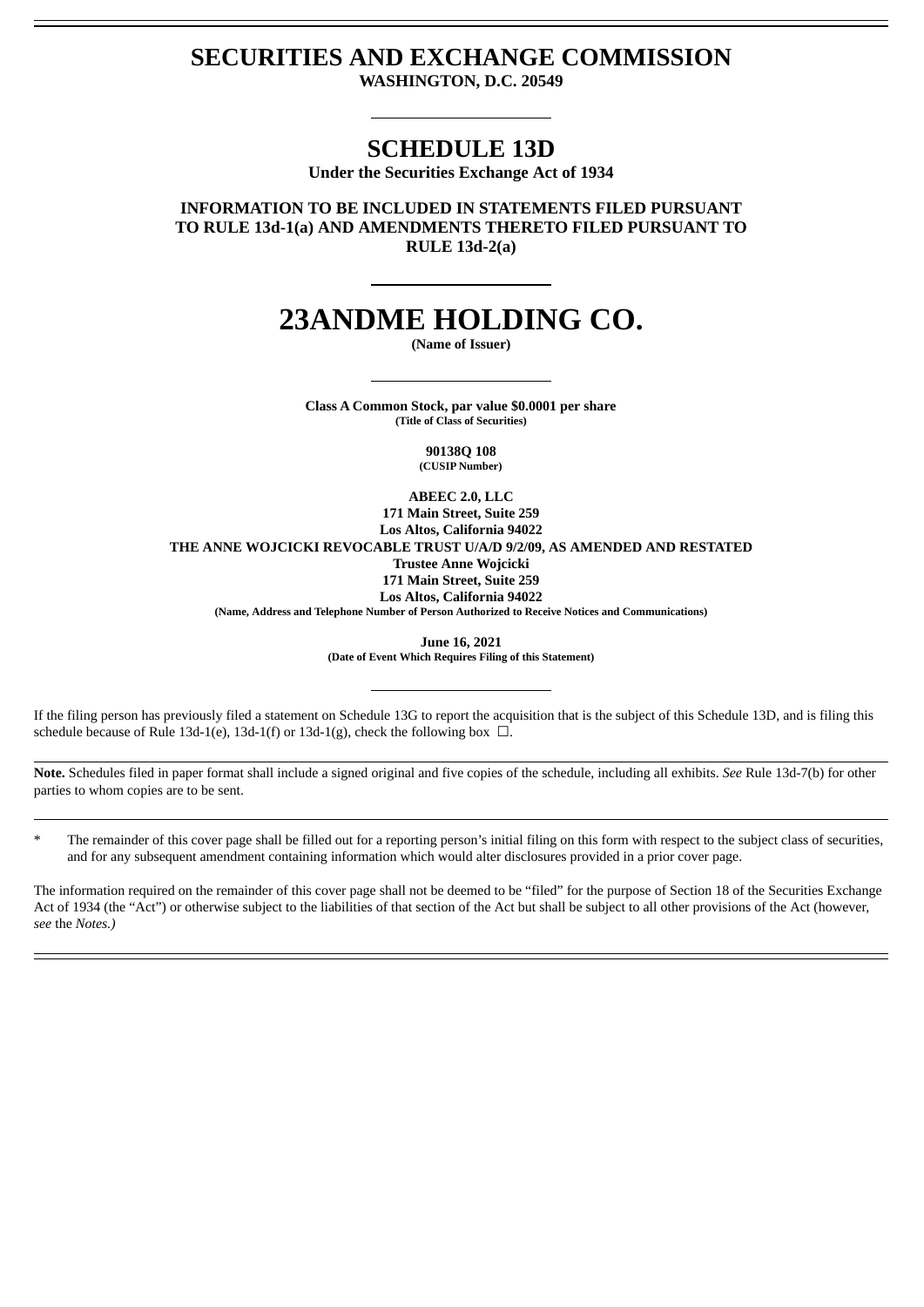| 1.                | Names of Reporting Persons                                                                       |                                                                                     |                                                                    |  |  |  |  |
|-------------------|--------------------------------------------------------------------------------------------------|-------------------------------------------------------------------------------------|--------------------------------------------------------------------|--|--|--|--|
|                   | ABeeC 2.0, LLC                                                                                   |                                                                                     |                                                                    |  |  |  |  |
| 2.                | Check the Appropriate Box if a Member of a Group                                                 |                                                                                     |                                                                    |  |  |  |  |
|                   | (b) $\Box$<br>(a) $\Box$                                                                         |                                                                                     |                                                                    |  |  |  |  |
| 3.                | <b>SEC Use Only</b>                                                                              |                                                                                     |                                                                    |  |  |  |  |
|                   |                                                                                                  |                                                                                     |                                                                    |  |  |  |  |
| 4.                | Source of Funds (See Instructions)                                                               |                                                                                     |                                                                    |  |  |  |  |
|                   | N/A                                                                                              |                                                                                     |                                                                    |  |  |  |  |
| 5.                |                                                                                                  | Check if Disclosure of Legal Proceedings Is Required Pursuant to Items 2(d) or 2(e) |                                                                    |  |  |  |  |
|                   | $\Box$                                                                                           |                                                                                     |                                                                    |  |  |  |  |
| 6.                | Citizenship or Place of Organization                                                             |                                                                                     |                                                                    |  |  |  |  |
|                   | Delaware                                                                                         |                                                                                     |                                                                    |  |  |  |  |
|                   |                                                                                                  | 7.                                                                                  | <b>Sole Voting Power</b>                                           |  |  |  |  |
|                   | Number of                                                                                        |                                                                                     | $\mathbf{0}$                                                       |  |  |  |  |
|                   | <b>Shares</b>                                                                                    | 8.                                                                                  | <b>Shared Voting Power</b>                                         |  |  |  |  |
|                   | Beneficially<br>Owned by                                                                         |                                                                                     |                                                                    |  |  |  |  |
|                   | Each                                                                                             | 9.                                                                                  | 98,633,827 (1)(2)(3) (see Item 5)<br><b>Sole Dispositive Power</b> |  |  |  |  |
|                   | Reporting<br>Person                                                                              |                                                                                     |                                                                    |  |  |  |  |
|                   | With                                                                                             |                                                                                     | $\mathbf{0}$                                                       |  |  |  |  |
|                   |                                                                                                  | 10.                                                                                 | <b>Shared Dispositive Power</b>                                    |  |  |  |  |
|                   |                                                                                                  |                                                                                     | 98,633,827 (1)(3) (see Item 5)                                     |  |  |  |  |
| 11.               | Aggregate Amount Beneficially Owned by Each Reporting Person                                     |                                                                                     |                                                                    |  |  |  |  |
|                   |                                                                                                  |                                                                                     |                                                                    |  |  |  |  |
| 12.               | 98,633,827 (3) (see Item 5)<br>Check if the Aggregate Amount in Row (11) Excludes Certain Shares |                                                                                     |                                                                    |  |  |  |  |
|                   | $\Box$                                                                                           |                                                                                     |                                                                    |  |  |  |  |
| 13.               |                                                                                                  |                                                                                     | Percent of Class Represented by Amount in Row (11)                 |  |  |  |  |
|                   |                                                                                                  |                                                                                     |                                                                    |  |  |  |  |
| $\overline{14}$ . |                                                                                                  | 24.3% (4)<br>Type of Reporting Person                                               |                                                                    |  |  |  |  |
|                   |                                                                                                  |                                                                                     |                                                                    |  |  |  |  |
|                   | 00                                                                                               |                                                                                     |                                                                    |  |  |  |  |

- (1) The ANNE WOJCICKI REVOCABLE TRUST U/A/D 9/2/09, AS AMENDED AND RESTATED (the "Trust") is the sole member of ABeeC 2.0, LLC (the "LLC") and Anne Wojcicki is the sole trustee of the Trust. Accordingly, the LLC, the Trust, and Ms. Wojcicki have shared power to vote and dispose, or direct the disposition, of 98,633,827 shares of the Class B common stock, par value \$0.0001 per share (the "Class B Common Stock") of 23andMe Holding Co. (the "Issuer") held by the LLC.
- (2) The LLC is manager-managed and the manager from time to time may exercise voting power with respect to the share of Class B Common Stock held by the LLC.
- (3) Represents shares of the Issuer's Class A common stock, par value \$0.0001 per share (the "Class A Common Stock") that may be obtained upon the conversion of shares of Class B Common Stock held by the reporting persons. Class B Common Stock, which is not registered under the Securities Exchange Act of 1934, as amended (the "Exchange Act"), is convertible into shares of Class A Common Stock on a share-for-share basis.
- (4) Based upon (a) 92,655,484 shares of Class A Common Stock and (b) 313,759,355 shares of Class B Common Stock that were outstanding as of June 16, 2021, as disclosed in the Issuer's Current Report on Form 8-K filed with the Securities and Exchange Commission (the "SEC") on June 21, 2021.
	- 1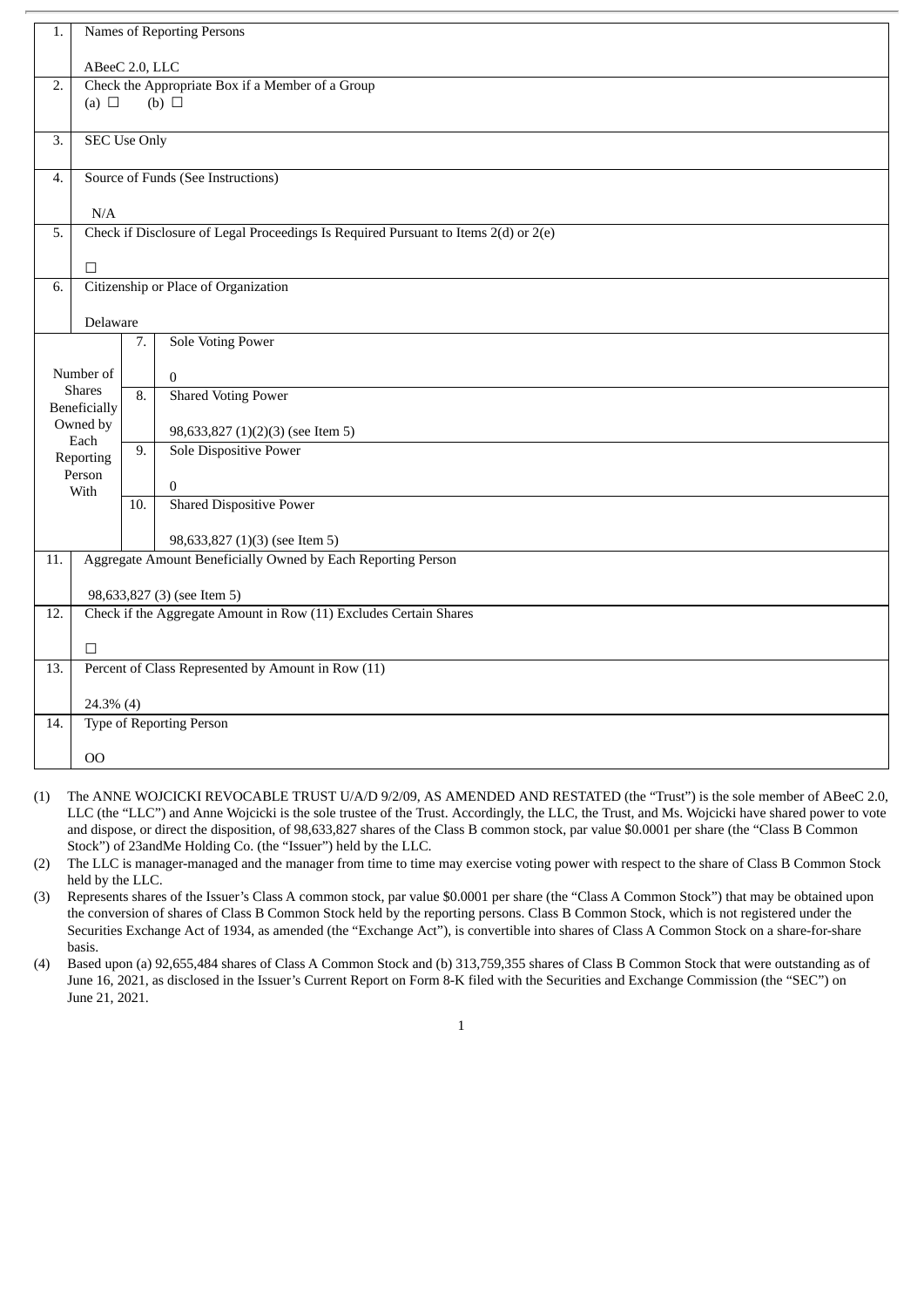| 1.         | Names of Reporting Persons                                                   |                                                                                     |                                     |  |  |  |  |
|------------|------------------------------------------------------------------------------|-------------------------------------------------------------------------------------|-------------------------------------|--|--|--|--|
|            | THE ANNE WOJCICKI REVOCABLE TRUST U/A/D 9/2/09, AS AMENDED AND RESTATED      |                                                                                     |                                     |  |  |  |  |
| 2.         | Check the Appropriate Box if a Member of a Group<br>(a) $\Box$<br>(b) $\Box$ |                                                                                     |                                     |  |  |  |  |
| 3.         | <b>SEC Use Only</b>                                                          |                                                                                     |                                     |  |  |  |  |
| 4.         | Source of Funds (See Instructions)                                           |                                                                                     |                                     |  |  |  |  |
|            | N/A                                                                          |                                                                                     |                                     |  |  |  |  |
| 5.         |                                                                              | Check if Disclosure of Legal Proceedings Is Required Pursuant to Items 2(d) or 2(e) |                                     |  |  |  |  |
|            | $\Box$                                                                       |                                                                                     |                                     |  |  |  |  |
| 6.         |                                                                              | Citizenship or Place of Organization                                                |                                     |  |  |  |  |
| California |                                                                              |                                                                                     |                                     |  |  |  |  |
|            |                                                                              | 7.                                                                                  | <b>Sole Voting Power</b>            |  |  |  |  |
|            | Number of                                                                    |                                                                                     | $\Omega$                            |  |  |  |  |
|            | <b>Shares</b><br><b>Beneficially</b>                                         | 8.                                                                                  | <b>Shared Voting Power</b>          |  |  |  |  |
|            | Owned by<br>Each                                                             |                                                                                     | 98,633,827 (1)(2)(3) (see Item 5) 9 |  |  |  |  |
|            | Reporting                                                                    | 9.                                                                                  | <b>Sole Dispositive Power</b>       |  |  |  |  |
|            | Person<br>With                                                               |                                                                                     | $\boldsymbol{0}$                    |  |  |  |  |
|            |                                                                              | 10.                                                                                 | <b>Shared Dispositive Power</b>     |  |  |  |  |
|            |                                                                              |                                                                                     | 98,633,827 (1)(2) (see Item 5)      |  |  |  |  |
| 11.        | Aggregate Amount Beneficially Owned by Each Reporting Person                 |                                                                                     |                                     |  |  |  |  |
|            |                                                                              |                                                                                     | 98,633,827 (3) (see Item 5)         |  |  |  |  |
| 12.        | Check if the Aggregate Amount in Row (11) Excludes Certain Shares            |                                                                                     |                                     |  |  |  |  |
|            | П                                                                            |                                                                                     |                                     |  |  |  |  |
| 13.        | Percent of Class Represented by Amount in Row (11)                           |                                                                                     |                                     |  |  |  |  |
|            | 24.3% (4)                                                                    |                                                                                     |                                     |  |  |  |  |
| 14.        | <b>Type of Reporting Person</b>                                              |                                                                                     |                                     |  |  |  |  |
|            | OO                                                                           |                                                                                     |                                     |  |  |  |  |

- (1) Represents shares of Class B Common Stock held by LLC. The Trust is the sole member of the LLC and Ms. Wojcicki is the sole trustee of the Trust. Accordingly, the LLC, the Trust, and Ms. Wojcicki have shared power to vote and dispose, or direct the disposition, of 98,633,827 shares of the Class B Common Stock held by the LLC.
- (2) The LLC is manager-managed and the manager from time to time may exercise voting power with respect to the share of Class B Common Stock held by the LLC.
- (3) Represents shares of the Issuer's Class A Common Stock that may be obtained upon the conversion of shares of Class B Common Stock held by the reporting persons. The Class B Common Stock, which is not registered under the Exchange Act, is convertible into shares of Class A Common Stock on a share-for-share basis.
- (4) Based upon (a) 92,655,484 shares of Class A Common Stock and (b) 313,759,355 shares of Class B Common Stock that were outstanding as of June 16, 2021, as disclosed in the Issuer's Current Report on Form 8-K filed with the SEC on June 21, 2021.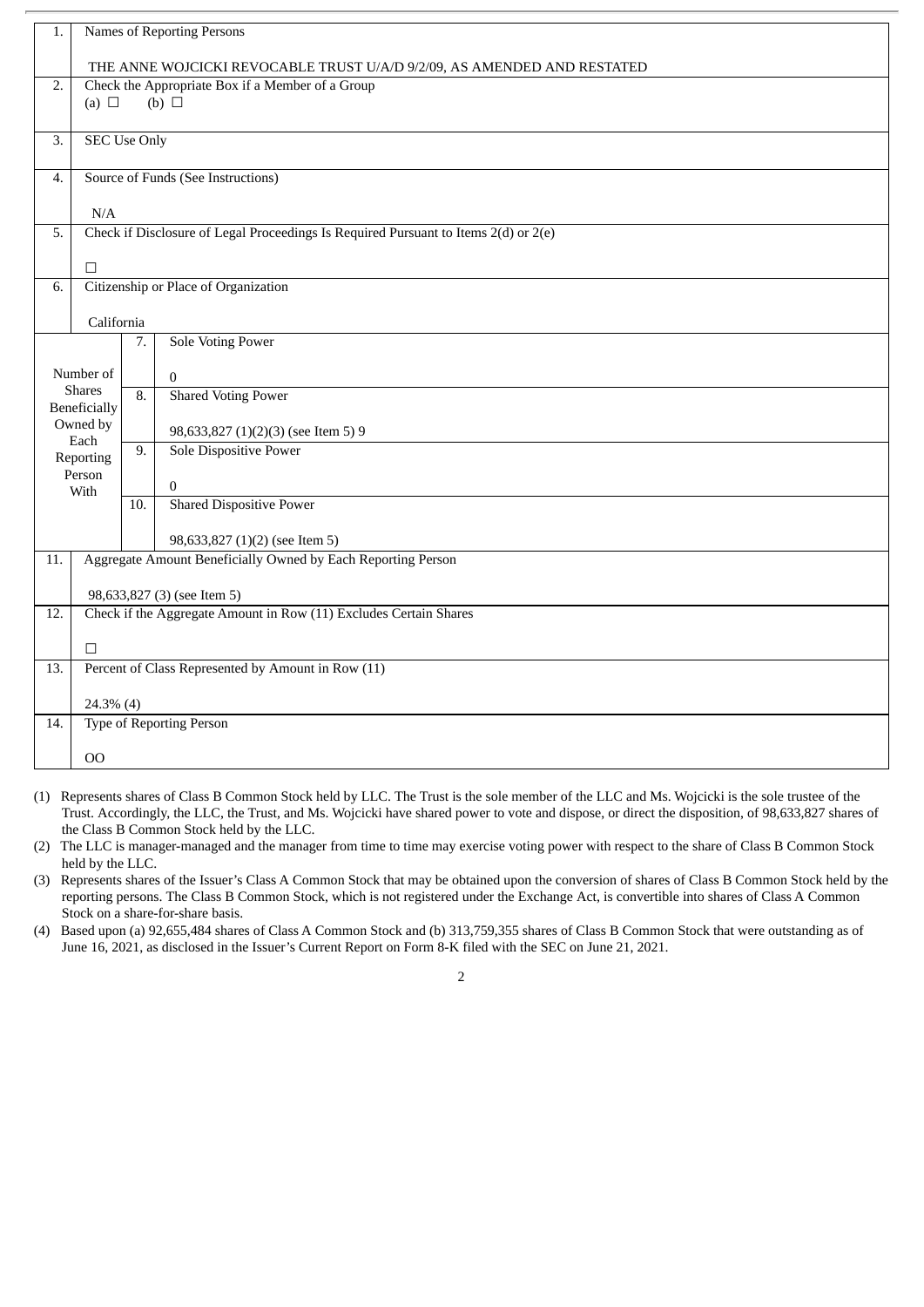| 1.               | Names of Reporting Persons                                                          |               |                                              |  |  |  |  |  |
|------------------|-------------------------------------------------------------------------------------|---------------|----------------------------------------------|--|--|--|--|--|
|                  |                                                                                     | Anne Wojcicki |                                              |  |  |  |  |  |
| 2.               | Check the Appropriate Box if a Member of a Group                                    |               |                                              |  |  |  |  |  |
|                  | (b) $\Box$<br>(a) $\Box$                                                            |               |                                              |  |  |  |  |  |
| $\overline{3}$ . | <b>SEC Use Only</b>                                                                 |               |                                              |  |  |  |  |  |
| 4.               | Source of Funds (See Instructions)                                                  |               |                                              |  |  |  |  |  |
|                  | PF                                                                                  |               |                                              |  |  |  |  |  |
| 5.               | Check if Disclosure of Legal Proceedings Is Required Pursuant to Items 2(d) or 2(e) |               |                                              |  |  |  |  |  |
|                  | $\Box$                                                                              |               |                                              |  |  |  |  |  |
| $\overline{6}$ . | Citizenship or Place of Organization                                                |               |                                              |  |  |  |  |  |
|                  | <b>United States</b>                                                                |               |                                              |  |  |  |  |  |
|                  |                                                                                     | 7.            | <b>Sole Voting Power</b>                     |  |  |  |  |  |
|                  | Number of                                                                           |               | $\overline{0}$                               |  |  |  |  |  |
|                  | <b>Shares</b><br><b>Beneficially</b>                                                | 8.            | <b>Shared Voting Power</b>                   |  |  |  |  |  |
|                  | Owned by                                                                            |               | $101,133,827$ $(1)(2)(3)(4)(5)$ (see Item 5) |  |  |  |  |  |
|                  | Each<br>Reporting                                                                   | 9.            | Sole Dispositive Power                       |  |  |  |  |  |
|                  | Person<br>With                                                                      |               | $\mathbf{0}$                                 |  |  |  |  |  |
|                  |                                                                                     | 10.           | <b>Shared Dispositive Power</b>              |  |  |  |  |  |
|                  |                                                                                     |               | 101,133,827 (1)(2)(4)(5) (see Item 5)        |  |  |  |  |  |
| 11.              | Aggregate Amount Beneficially Owned by Each Reporting Person                        |               |                                              |  |  |  |  |  |
|                  |                                                                                     |               | 101,133,827 (1)(5) (see Item 5)              |  |  |  |  |  |
| 12.              | Check if the Aggregate Amount in Row (11) Excludes Certain Shares                   |               |                                              |  |  |  |  |  |
|                  | $\Box$                                                                              |               |                                              |  |  |  |  |  |
| 13.              | Percent of Class Represented by Amount in Row (11)                                  |               |                                              |  |  |  |  |  |
|                  | 24.9% (6)                                                                           |               |                                              |  |  |  |  |  |
| 14.              | <b>Type of Reporting Person</b>                                                     |               |                                              |  |  |  |  |  |
|                  | IN                                                                                  |               |                                              |  |  |  |  |  |
|                  |                                                                                     |               |                                              |  |  |  |  |  |

(1) Includes indirect beneficial ownership of (a) 98,633,827 shares of Class B Common Stock held by the LLC and (b) 2,500,000 shares of Class A Common Stock held by The Anne Wojcicki Foundation ("AWF"), for which Ms. Wojcicki disclaims beneficial ownership except to the extent of her pecuniary interest therein.

(2) The Trust is the sole member of the LLC and Ms. Wojcicki is the sole trustee of the Trust. Accordingly, the LLC, the Trust, and Ms. Wojcicki have shared power to vote and dispose, or direct the disposition, of 98,633,827 shares of the Class B Common Stock held by the LLC.

(3) The LLC is manager-managed and the manager from time to time may exercise voting power with respect to the share of Class B Common Stock held by the LLC.

(4) Ms. Wojcicki, as the President and Chairman of the Board of AWF, has shared power to vote and dispose, or direct the disposition, of 2,500,000 shares of Class A Common Stock held by AWF.

(5) Includes 98,633,827 shares of the Class A Common Stock that may be obtained upon the conversion of shares of Class B Common Stock held by the reporting persons. Class B Common Stock, which is not registered under the Exchange Act, is convertible into shares of Class A Common Stock on a share-for-share basis.

(6) Based upon (a) 92,655,484 shares of Class A Common Stock and (b) 313,759,355 shares of Class B Common Stock that were outstanding as of June 16, 2021, as disclosed in the Issuer's Current Report on Form 8-K filed with the SEC on June 21, 2021.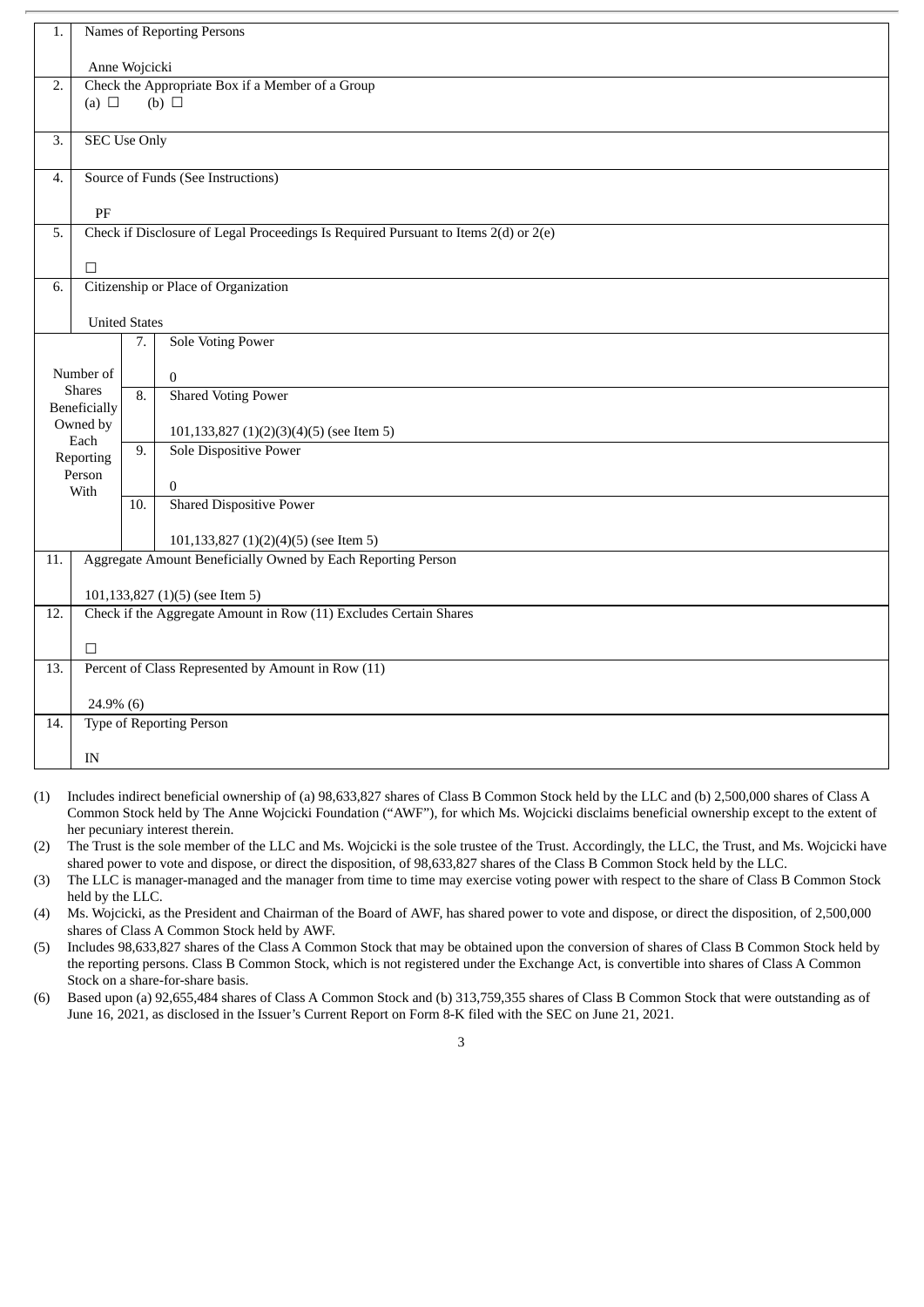#### **ITEM 1. Security and Issuer.**

This Statement on Schedule 13D (this "**Schedule 13D**") relates to the Class A common stock, par value \$0.0001 per share (the "**Class A Common Stock**") of 23andMe Holding Co., a Delaware corporation (the "**Issuer**"). The Issuer also has outstanding Class B common stock, par value \$0.0001 per share (the "**Class B Common Stock**" and, together with the Class A Common Stock, the "**Common Stock**"). Shares of Class B Common Stock, which are not registered under the Securities Exchange Act of 1934, as amended (the "**Exchange Act**"), are convertible into shares of Class A Common Stock on a share-for-share basis. Accordingly, ownership of Class B Common Stock represents beneficial ownership of the Class A Common Stock into which it could be converted.

The Issuer's principal executive offices are located at 223 N. Mathilda Avenue, Sunnyvale, California 94086.

#### **ITEM 2. Identity and Background.**

**(a)** This Schedule 13D is being filed on behalf of each of the following persons (collectively, the "**Reporting Persons**" and, individually, a "**Reporting Person**"):

**(1)** ABeeC 2.0, LLC (the "**LLC**");

**(2)** THE ANNE WOJCICKI REVOCABLE TRUST U/A/D 9/2/09, AS AMENDED AND RESTATED (the "**Trust**"), as the sole member of the LLC; and

**(3)** Anne Wojcicki, sole trustee of the Trust.

**(b)** The business address for each Reporting Person is as follows:

- **(1) LLC**: 171 Main Street, Suite 259 Los Altos, California 94022
- **(2) Trust**: 171 Main Street, Suite 259 Los Altos, California 94022
- **(3) Anne Wojcicki**: 171 Main Street, Suite 259 Los Altos, California 94022

**(c)** Present Principal Occupation or Employment:

**(1) LLC**: Not applicable

**(2) Trust**: Not applicable

(**3) Anne Wojcicki**: Chief Executive Officer and Director of Issuer

**(d)** During the last five years, no Reporting Person has been convicted in a criminal proceeding (excluding traffic violations or similar misdemeanors).

**(e)** During the last five years, no Reporting Person has been a party to a civil proceeding of a judicial or administrative body of competent jurisdiction and as a result of such proceeding was or is subject to a judgment, decree or final order enjoining future violations of, or prohibiting or mandating activities subject to, Federal or state securities laws or finding any violation with respect to such laws.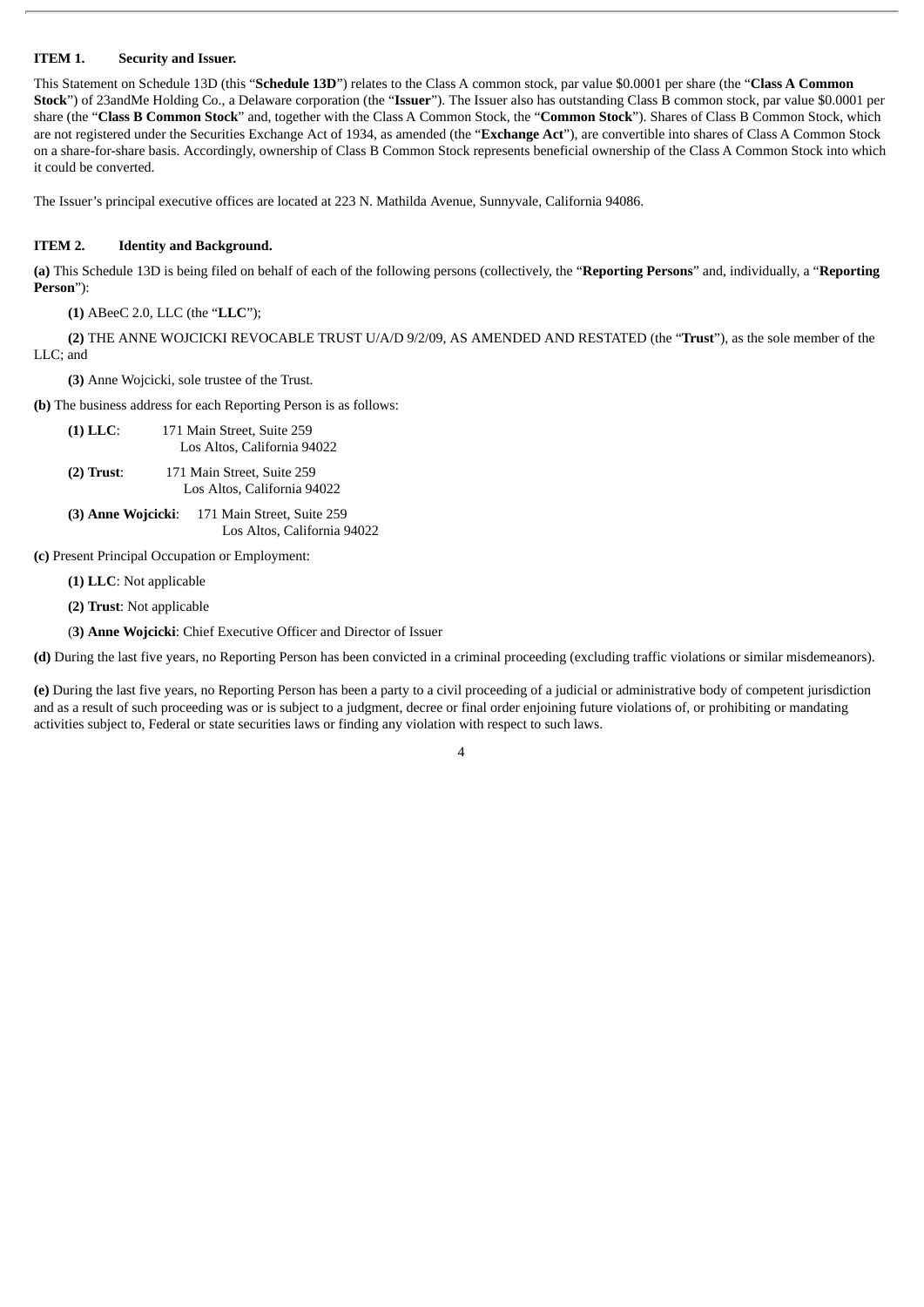**(f)** Citizenship/Place of Organization:

**(1) LLC**: Delaware

**(2) Trust**: California

**(3) Anne Wojcicki**: United States

#### **ITEM 3. Source and Amount of Funds or Other Consideration.**

With the exception of the 2,500,000 shares of Class A Common Stock held by The Anne Wojcicki Foundation ("**AWF**"), all of the securities reported herein as beneficially owned by the Reporting Persons were acquired pursuant to the transactions contemplated by that certain Agreement and Plan of Merger (the "**Merger Agreement**"), dated as of February 4, 2021, by and among the Issuer (f/k/a VG Acquisition Corp. ("**VGAC**")), Chrome Merger Sub, Inc., a Delaware corporation and wholly owned direct subsidiary of VGAC ("**Merger Sub**"), and 23andMe, Inc., a Delaware corporation ("**23andMe**"), as subsequently amended by that certain First Amendment to the Merger Agreement, dated as of February 13, 2021 (the "**First Amendment**"), and that certain Second Amendment to the Merger Agreement, dated as of March 25, 2021 (the "**Second Amendment**").

On June 16, 2021 (the "**Closing Date**"), VGAC filed a notice of deregistration with the Cayman Islands Registrar of Companies, together with the necessary accompanying documents, and filed a certificate of incorporation and a certificate of corporate domestication with the Secretary of State of the State of Delaware, under which VGAC was domesticated and continued as a Delaware corporation, changing its name to "23andMe Holding Co." (the "**Domestication**").

As a result of and upon the effective time of the Domestication, among other things, (1) each of the then issued and outstanding shares of Class A ordinary shares, par value \$0.0001 per share, of VGAC (the "**VGAC Class A ordinary shares**"), and Class B ordinary shares, par value \$0.0001 per share, of VGAC, automatically converted, on a one-for-one basis, into shares of Class A Common Stock; (2) each of the then issued and outstanding warrants of VGAC (the "**VGAC warrants**") automatically converted into a warrant to acquire one share of Class A Common Stock (the "**Warrants**"); and (3) each of the then issued and outstanding units of VGAC that had not been previously separated into the underlying VGAC Class A ordinary shares and underlying VGAC warrants upon the request of the holder thereof, were canceled and entitled the holder thereof to one share of Class A Common Stock and one-third of one Warrant.

On the Closing Date, the Issuer consummated the merger transaction contemplated by the Merger Agreement, whereby Merger Sub merged with and into 23andMe, the separate corporate existence of Merger Sub ceased and 23andMe became the surviving corporation and a wholly owned subsidiary of the Issuer (the "**Merger**" and, together with the Domestication, the "**Business Combination**").

Immediately prior to the effective time of the Merger, each share of 23andMe preferred stock, which consisted of the shares of (i) Series A preferred stock, par value \$0.00001 per share, of 23andMe, (ii) Series B preferred stock, par value \$0.00001 per share, of 23andMe, (iii) Series C preferred stock, par value \$0.00001 per share, of 23andMe, (iv) Series D preferred stock, par value \$0.00001 per share, of 23andMe, (v) Series E preferred stock, par value \$0.00001 per share, of 23andMe, (vi) Series F preferred stock, par value \$0.00001 per share, of 23andMe, and (vii) Series F-1 preferred stock, par value \$0.00001 per share, of 23andMe, converted into one share of Class B common stock, par value \$0.00001 per share, of 23andMe (the "**23andMe Class B Common Stock**") (such converted shares, the "**23andMe Converted Preferred Shares**").

As a result of and upon the closing of the Business Combination (the "**Closing**"), among other things, (i) each share of Class A common stock, par value \$0.00001 per share, of 23andMe ("**23andMe Class A Common Stock**") (other than dissenting shares) was canceled and converted into the right to receive the applicable portion of the merger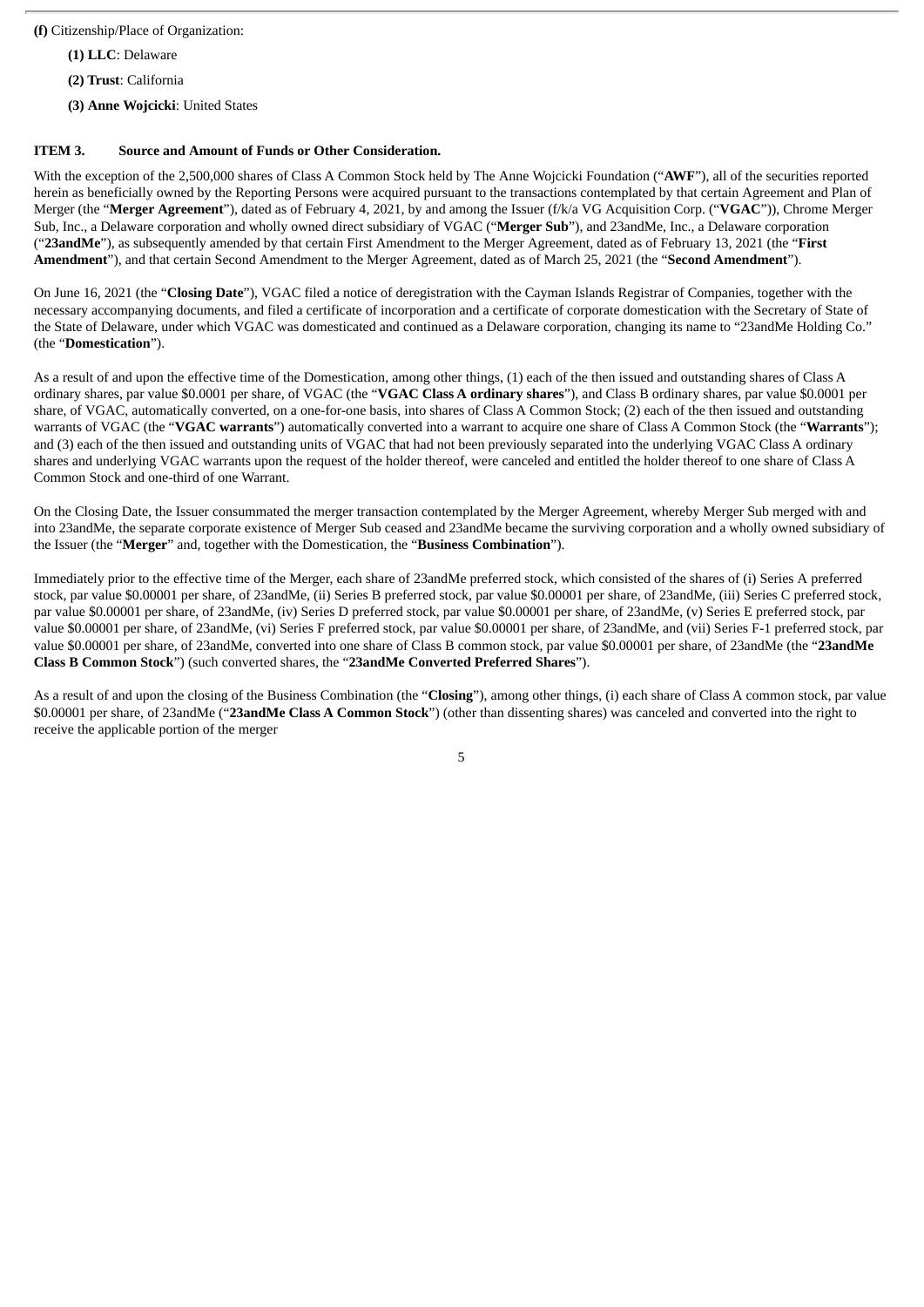consideration comprised of shares of Class A Common Stock, as determined pursuant to the Share Conversion Ratio (as defined below), (ii) each share of 23andMe Class B Common Stock, including the 23andMe Converted Preferred Shares, was canceled and converted into the right to receive the applicable portion of the merger consideration comprised of Class B Common Stock, as determined pursuant to the Share Conversion Ratio, and (iii) each restricted stock unit and outstanding option to purchase 23andMe Class A Common Stock and 23andMe Class B Common Stock (whether vested or unvested) was assumed by the Issuer and converted into comparable restricted stock units and options that are exercisable for shares of Class A Common Stock, as applicable, with a value determined in accordance with the Share Conversion Ratio (and, with regard to options that are intended to qualify as "incentive stock options" under Section 422 of the Internal Revenue Code, in a manner compliant with Section 424(a) of the Internal Revenue Code). The "Share Conversion Ratio" is equal to 2.293698.

The foregoing description does not purport to be complete and is qualified in its entirety by the full texts of the Merger Agreement, the First Amendment, and the Second Amendment, which are Exhibits 1, 2, and 3 to this Schedule 13D, respectively, and are incorporated herein by reference.

Effective upon the Closing, 43,002,095 shares of 23andMe Class B Common Stock held by the LLC were canceled and converted into 98,633,827 shares of the Issuer's Class B Common Stock.

The 2,500,000 shares of Class A Common Stock held by AWF were acquired in connection with a PIPE investment, in which certain investors collectively subscribed for 25,000,000 shares of Class A Common Stock at \$10.00 per share for aggregate gross proceeds of \$250,000,000 (the "**PIPE Investment**"). Accordingly, pursuant to that certain Subscription Agreement, by and among VGAC and AWF, dated as of February 3, 2021 (the "**Subscription Agreement**"), AWF subscribed for 2,500,000 shares of Class A Common Stock at \$10.00 per share. The PIPE Investment was consummated substantially concurrently with the Closing and AWF was issued 2,500,000 shares of Class A Common Stock.

The foregoing description of the PIPE Investment does not purport to be complete and is qualified in its entirety by the full text of the form of Subscription Agreement, which is Exhibit 4 to this Schedule 13D and is incorporated herein by reference.

#### **ITEM 4. Purpose of the Transaction.**

The information set forth in Item 3 of this Schedule 13D is incorporated into this Item 4 by reference.

Ms. Wojcicki serves as a member of the Issuer's Board of Directors and as its Chief Executive Officer. In such capacity, Ms. Wojcicki may have influence over the corporate activities of the Issuer, including activities that may relate to items described in subparagraphs (a) through (j) of Item 4 of Schedule 13D. Except as described herein, the Reporting Persons have no present plans or proposals that relate to or would result in any of the transactions described in subparagraphs (a) through (j) of Item 4 of Schedule 13D. However, the Reporting Persons reserve the right to formulate in the future plans or proposals which may relate to or result in the transactions described in subparagraphs (a) through (j) of this Item 4.

The Reporting Persons hold the securities of the Issuer for general investment purposes. The Reporting Persons reserve the right, based on all relevant factors and subject to applicable law or other restrictions, at any time and from time to time, to acquire additional shares of Class A Common Stock, Class B Common Stock, or other securities of the Issuer, dispose of some or all of the shares of Class A Common Stock, Class B Common Stock, or other securities of the Issuer that they may own from time to time, in each case in open market or private transactions, block sales or otherwise or pursuant to ordinary stock exchange transactions effected through one or more broker-dealers whether individually or utilizing specific pricing or other instructions (including by means of Rule 10b5-1 programs).

#### **ITEM 5. Interest in Securities of Issuer.**

**(a)** The LLC is the record and beneficial owner of 98,633,827 shares of the Issuer's Class B Common Stock, which may be converted into the same number of shares of Class A Common Stock, representing beneficial ownership of 31.44% of outstanding Class B Common Stock and 24.27% of the aggregate outstanding Common Stock, respectively.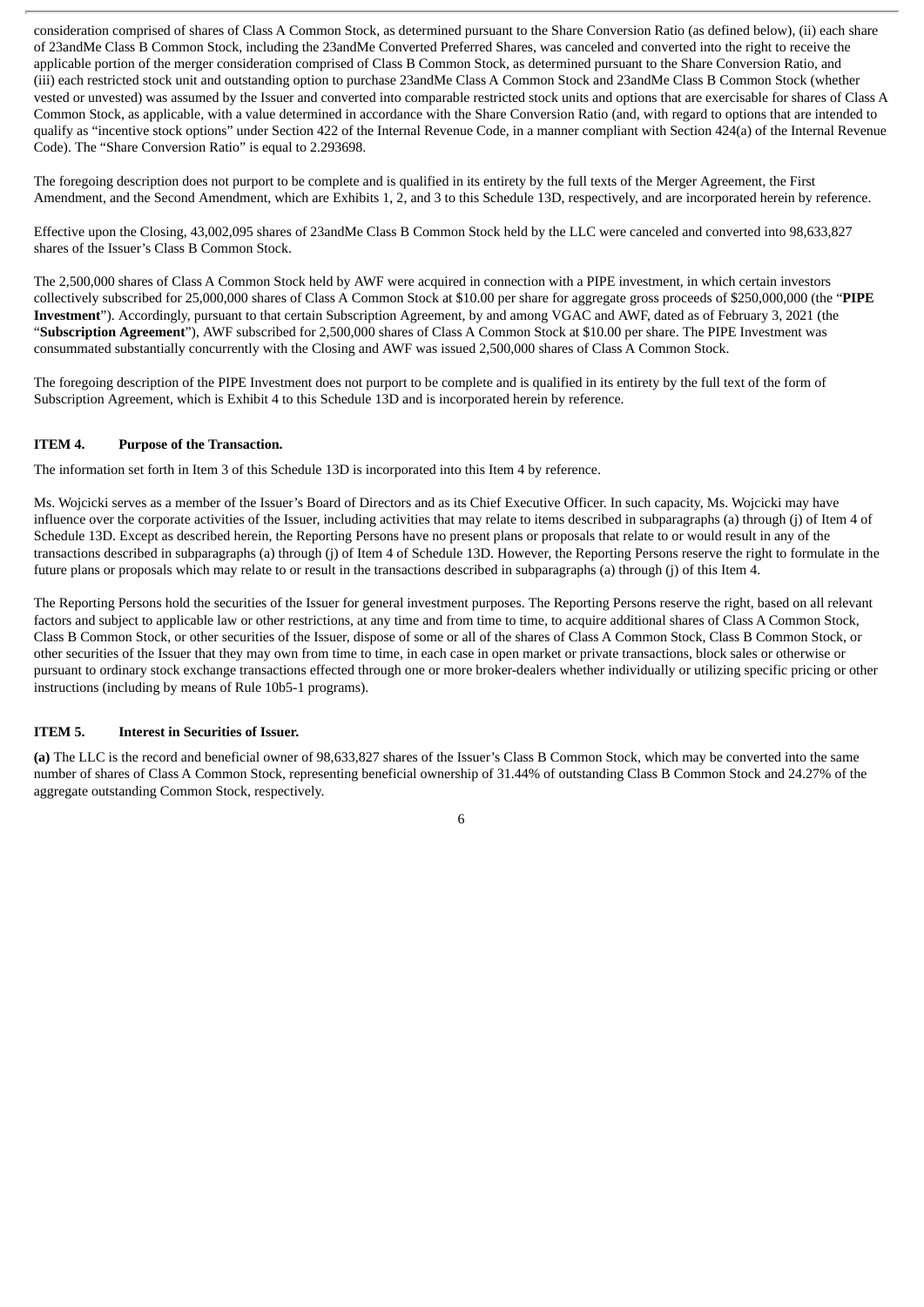The Trust is the sole member of the LLC and therefore may be deemed to beneficially own the 98,633,827 shares of Class B Common Stock held by the LLC, which may be converted into the same number of shares of Class A Common Stock, representing beneficial ownership of 31.44% of the Class B Common Stock and 24.27% of the aggregate outstanding Common Stock, respectively.

Ms. Wojcicki is the sole trustee of the Trust and the President and Chairman of the Board of AWF. Accordingly, Ms. Wojcicki may be deemed the beneficial owner of an aggregate of 101,133,827 shares of Common Stock (consisting of 98,633,827 shares of Class B Common Stock held by the LLC, which may be converted into the number of shares of Class A Common Stock, and 2,500,000 shares of Class A Common Stock held by AWF), representing beneficial ownership of 31.44% of the Class B Common Stock, 2.70% of Class A Common Stock, and 24.88% of the aggregate outstanding Common Stock, respectively; provided, however, the foregoing amounts include Ms. Wojcicki's indirect ownership of (i) 98,633,827 shares of Class B Common Stock held by the LLC and (ii) 2,500,000 shares of Class A Common Stock held by AWF, for which Ms. Wojcicki disclaims beneficial ownership except to the extent of her pecuniary interest therein.

The percentages in this Item 5 are based upon (A) 92,655,484 shares of Class A Common Stock and (B) 313,759,355 shares of Class B Common Stock that were outstanding as of June 16, 2021, as disclosed in the Issuer's Current Report on Form 8-K filed with the Securities and Exchange Commission (the "**SEC**") on June 21, 2021.

By virtue of the relationships described herein, the Reporting Persons may be deemed to constitute a "group" within the meaning of Rule 13d-5 under the Exchange Act. As a member of a group, each Reporting Person may be deemed to share voting and dispositive power with respect to, and therefore beneficially own, the securities of the Company beneficially owned by members of the group as a whole. The filing of this Statement on Schedule 13D shall not be construed as an admission that the Reporting Persons beneficially own those securities held by another member of such group. In addition, each Reporting Person expressly disclaims beneficial ownership of any securities reported herein except to the extent such Reporting Person actually exercises voting or dispositive power with respect to such securities.

**(b)** The LLC, the Trust (as the sole member of LLC), and Ms. Wojcicki (as the sole trustee of the Trust) have shared power to vote and dispose, or direct the disposition, of 98,633,827 shares of the Class B Common Stock held by the LLC. Additionally, the LLC is manager-managed and the manager from time to time may exercise voting power with respect to the shares of Class B Common Stock held by the LLC.

Ms. Wojcicki, as the President and Chairman of the Board of AWF, has shared power to vote and dispose, or direct the disposition, of 2,500,000 shares of Class A Common Stock held by AWF. AWF is a 501(c)(3) non-profit organization; its address is 171 Main Street, Suite 259, Los Altos, California 94022. During the last five years, AWF has not been convicted in a criminal proceeding (excluding traffic violations or similar misdemeanors). During the last five years, AWF has not been a party to a civil proceeding of a judicial or administrative body of competent jurisdiction and has not been and is not, as a result of such proceeding, subject to a judgment, decree or final order enjoining future violations of, or prohibiting or mandating activities subject to, Federal or state securities laws or finding any violation with respect to such laws.

**(c)** There have been no reportable transactions with respect to the Common Stock of the Issuer within the last 60 days by the Reporting Persons, except as described in this Schedule 13D.

**(d)** None.

**(e)** Not Applicable.

#### **ITEM 6. Contracts, Arrangements, Understandings or Relationships With Respect to Securities of the Issuer.**

The information set forth in Item 3 of this Schedule 13D is incorporated into this Item 6 by reference.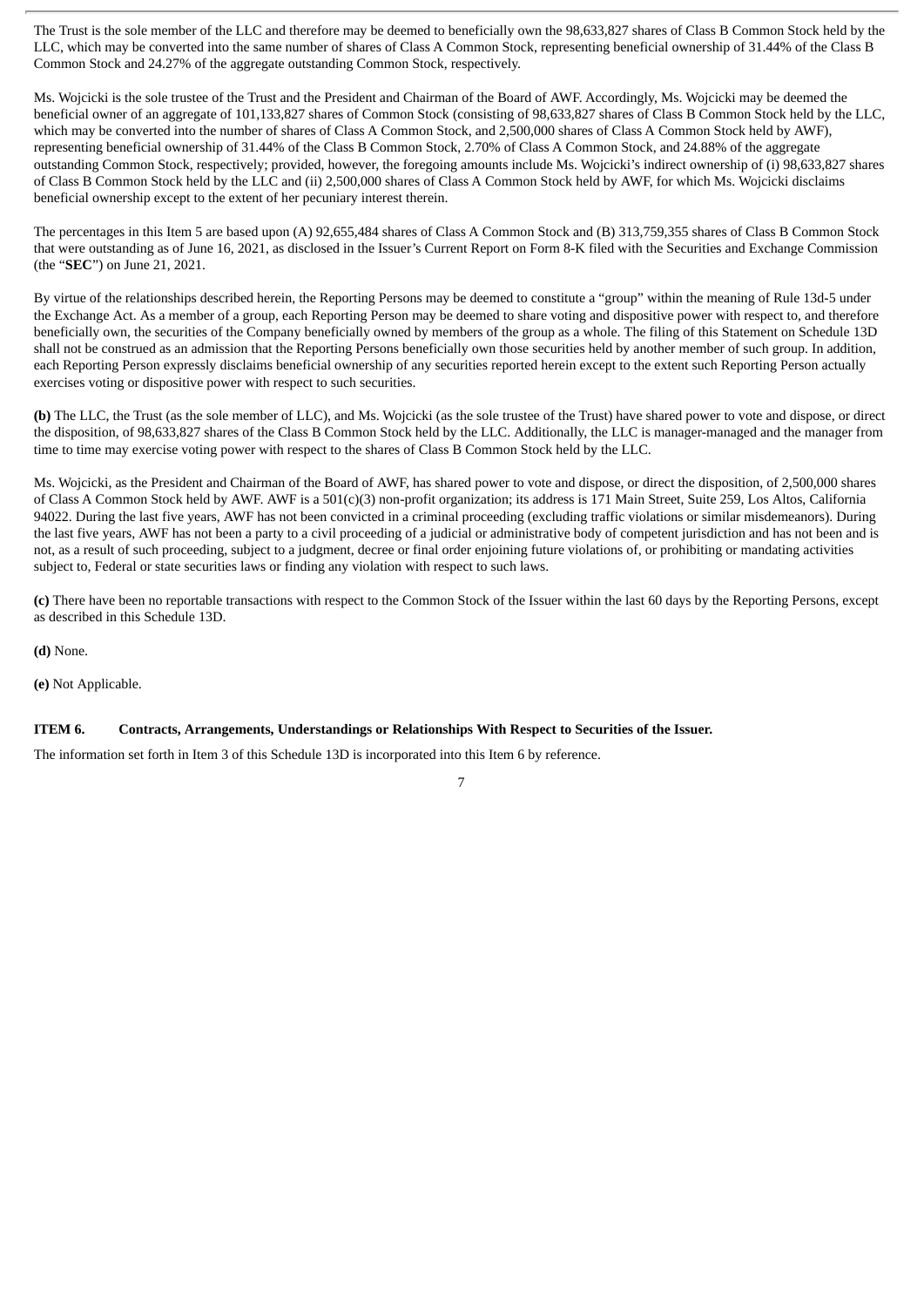In connection with the Business Combination, the Issuer, VG Acquisition Sponsor LLC (the "**Sponsor**") and certain stockholders of the Issuer, including the LLC (the "**RRA Stockholders**" and, together with the Sponsor, the "**RRA Parties**"), entered into the Amended and Restated Registration Rights Agreement, dated as of June 16, 2021 (the "**Registration Rights Agreement**"), pursuant to which the RRA Parties are entitled to registration rights in respect of certain shares of Class A Common Stock and certain other equity securities of the Issuer that are held by the RRA Parties from time to time. The foregoing description does not purport to be complete and is qualified in its entirety by the full text of the Registration Rights Agreement, which is Exhibit 5 to this Schedule 13D, and is incorporated herein by reference.

Effective upon the Closing, the Issuer entered into an indemnification agreement (the "**Indemnification Agreement**") with each of its directors and executive officers, including Ms. Wojcicki. The Indemnification Agreement provides for indemnification and advancements by the Issuer of certain expenses and costs, if the basis of the indemnitee's involvement was by reason of the fact that the indemnitee is or was a director, officer, employee, or agent of the Issuer or any of its subsidiaries or was serving at the Issuer's request in an official capacity for another entity, to the fullest extent permitted by the laws of the state of Delaware. The foregoing description does not purport to be complete and is qualified in its entirety by the full text of the form of Indemnification Agreement, which is Exhibit 6 to this Schedule 13D, and is incorporated herein by reference.

In her capacity as an executive officer of the Issuer, Ms. Wojcicki may be entitled to receive equity compensation, including stock option or other equity awards, pursuant to the Issuer's 2021 Incentive Equity Plan (the "**Incentive Equity Plan**"), which became effective upon the Closing. The description of the Incentive Equity Plan set forth in the section entitled "*Incentive Equity Plan Proposal*" beginning on page 136 of the final prospectus and definitive proxy statement, dated May 14, 2021 (the "**Proxy Statement/Prospectus**"), and filed with the SEC, as amended and restated by the supplement to the Proxy Statement/Prospectus filed by VGAC on May 21, 2021, is incorporated herein by reference. The foregoing description does not purport to be complete and is qualified in its entirety by the full text of the Incentive Equity Plan, which is Exhibit 7 to this Schedule 13D, and is incorporated herein by reference.

#### **ITEM 7. Material to be Filed as Exhibits.**

- Exhibit 1 Agreement and Plan of Merger, by and among VG Acquisition Corp., Chrome Merger Sub, Inc., and 23andMe, Inc., dated as of February 4, 2021 (incorporated by reference to Exhibit 2.1 to the Issuer's Current Report on Form 8-K (File No. 001-39587), filed with the SEC on February 4, 2021).
- Exhibit 2 First Amendment to the Agreement and Plan of Merger, by and among VG Acquisition Corp., Chrome Merger Sub, Inc., and 23andMe, Inc., dated as of February 13, 2021 (incorporated by reference to Exhibit 2.2 to the Issuer's Registration Statement on Form S-4 (File No. 333-254772), filed with the SEC on May 13, 2021).
- Exhibit 3 Second Amendment to the Agreement and Plan of Merger, by and among VG Acquisition Corp., Chrome Merger Sub, Inc., and 23andMe, Inc., dated as of March 25, 2021 (incorporated by reference to Exhibit 2.3 to the Issuer's Registration Statement on Form S-4/A (File No. 333-254772), filed with the SEC on May 13, 2021).
- Exhibit 4 Form of Subscription Agreement (incorporated by reference to Exhibit 10.2 to the Issuer's Current Report on Form 8-K (File No. 001- 39587), filed with the SEC on February 4, 2021).
- Exhibit 5 Amended and Restated Registration Rights Agreement, by and among 23andMe Holding Co., VG Acquisition Sponsor LLC, and certain stockholders party thereto, dated as of June 16, 2021 (incorporated by reference to Exhibit 10.4 of the Issuer's Current Report on Form 8- K (File No. 001-39587), filed with the SEC on June 21, 2021).
- Exhibit 6 Form of Indemnification Agreement (incorporated by reference to Exhibit 10.6 to the Registration Statement on Form S-4/A (File No. 333-254772), filed with the SEC on May 13, 2021).
- Exhibit 7 23andMe Holding Co. 2021 Incentive Equity Plan (incorporated by reference to Exhibit 10.5 of the Issuer's Current Report on Form 8-K (File No. 001-39587), filed with the SEC on June 21, 2021).
- Exhibit 8 Joint Filing Agreement, by and among ABeeC 2.0, LLC, THE ANNE WOJCICKI REVOCABLE TRUST U/A/D 9/2/09, AS AMENDED AND RESTATED, and Anne Wojcicki, dated as of June 24, 2021.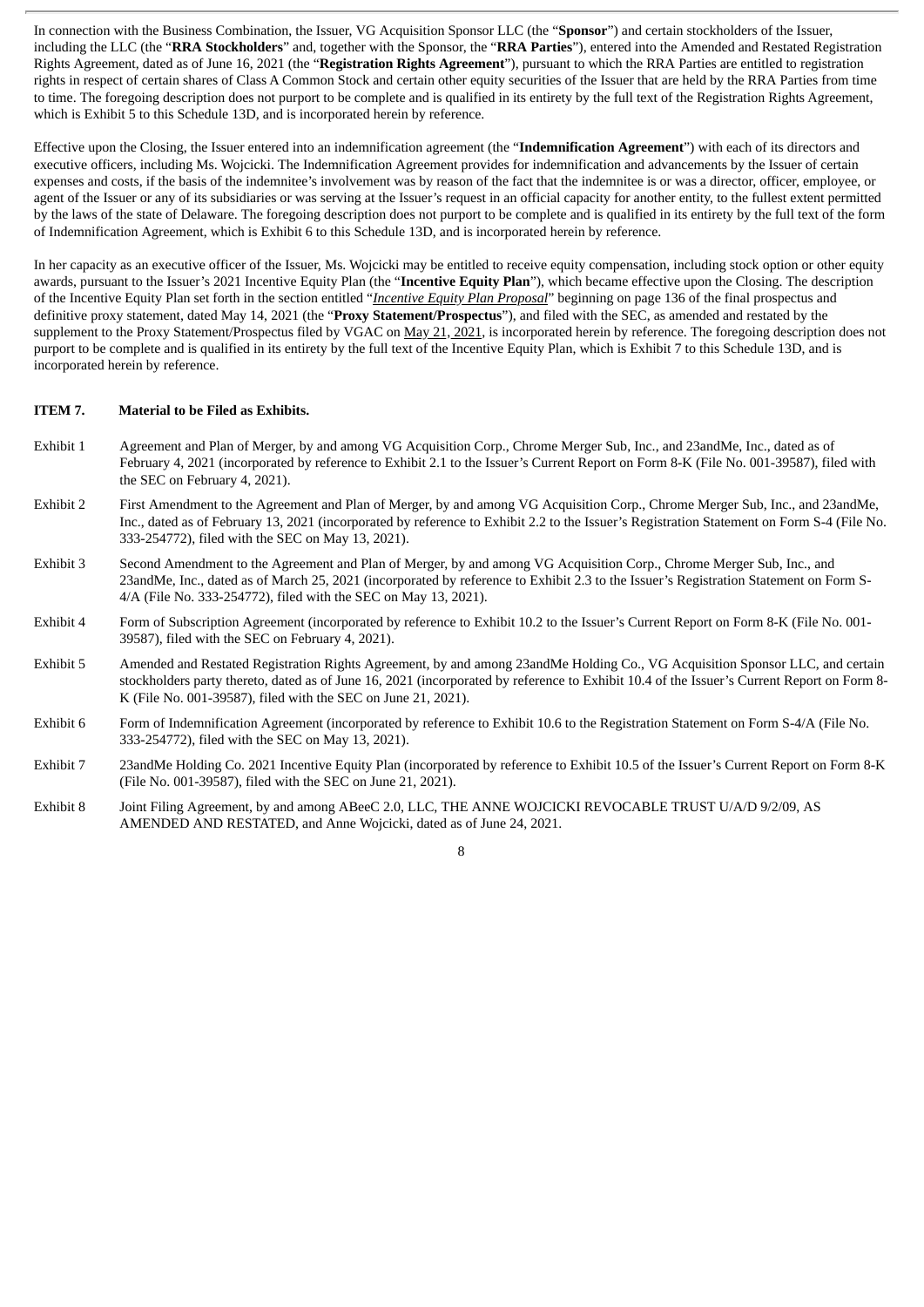#### **SIGNATURES**

After reasonable inquiry and to the best of its knowledge and belief, the undersigned each certifies that the information with respect to it set forth in this Schedule 13D is true, complete, and correct.

Dated: June 25, 2021

ABeeC 2.0, LLC

By: /s/ Beth Maxwell-Lyons Name: Beth Maxwell-Lyons Title: Manager

THE ANNE WOJCICKI REVOCABLE TRUST U/A/D 9/2/09, AS AMENDED AND RESTATED

By: /s/ Anne Wojcicki Name: Anne Wojcicki Title: Trustee

/s/ Anne Wojcicki

Anne Wojcicki